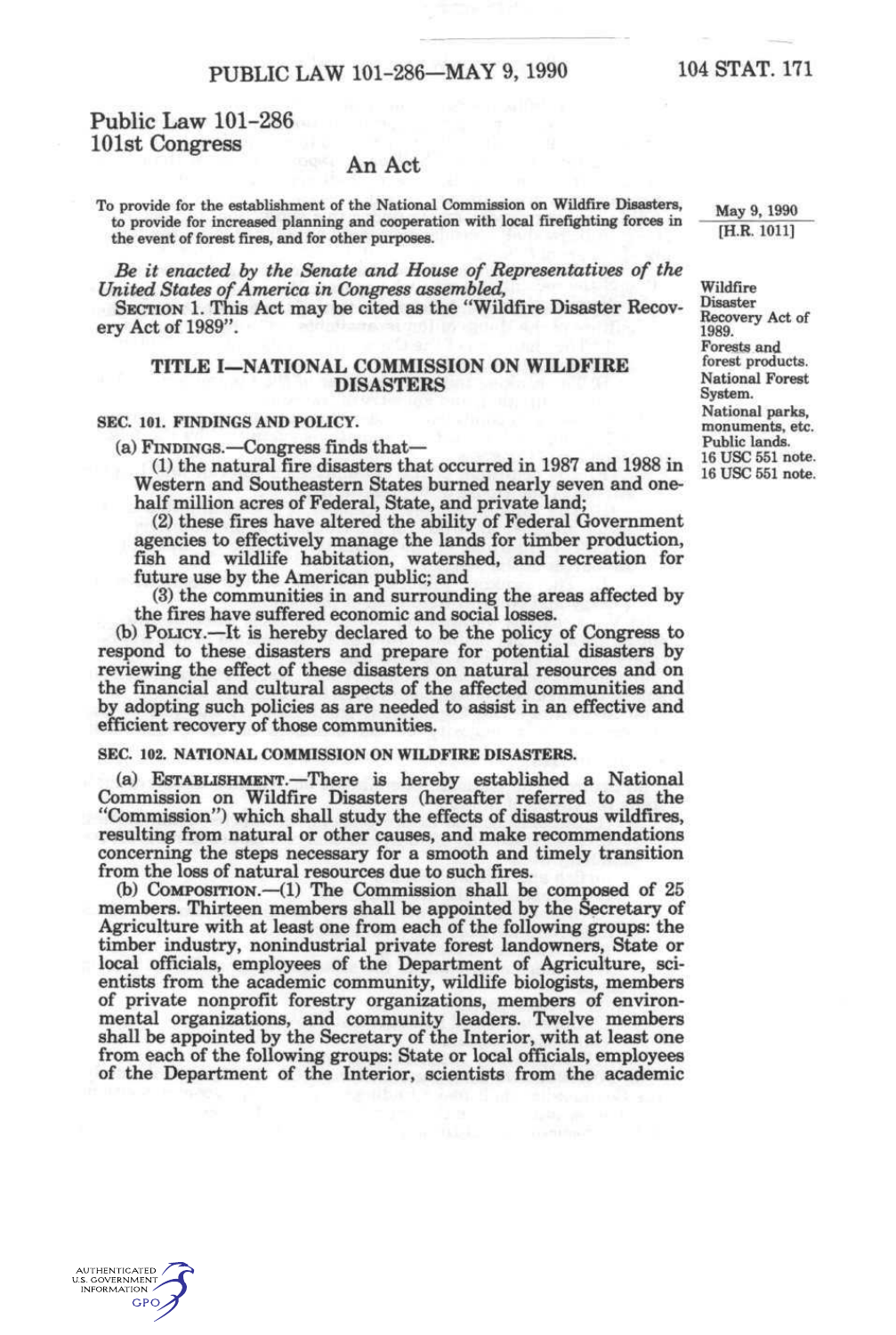community, wildlife biologists, members of environmental organizations, members of private nonprofit national park organizations, conservationists, community leaders, and fire ecologists.

(2) The two Secretaries shall each appoint no more than three members from any one State and shall each appoint at least five members from areas affected by wildfires since 1986.

(3) In making appointments under this subsection, the Secretary of Agriculture shall consider nominations submitted by the following Members of Congress:

(A) The chairman of the Committee on Agriculture of the House of Representatives.

(B) The ranking minority member of the Committee on Agriculture of the House of Representatives.

(C) The chairman of the Committee on Agriculture, Nutrition, and Forestry of the Senate.

(D) The ranking minority member of the Committee on Agriculture, Nutrition, and Forestry of the Senate.

(4) In making appointments under this subsection, the Secretary of the Interior shall consider nominations submitted by the following Members of Congress:

(A) The chairman of the Committee on Interior and Insular Affairs of the House of Representatives.

(B) The ranking minority member of the Committee on Interior and Insular Affairs of the House of Representatives.

(C) The chairman of the Committee on Energy and Natural Resources of the Senate.

(D) The ranking minority member of the Committee on Energy and Natural Resources of the Senate.

(c) VACANCY.—A vacancy on the Commission shall be filled by appointment in the manner provided in subsection *Qo)* by the Secretary making the initial appointment.

(d) CHAIRPERSON.—The Commission shall elect a cheiirperson from among the members of the Commission by a majority vote.

(e) MEETINGS.—The Commission shall meet at the call of the chairperson or a majority of the members of the Commission.

#### **SEC. 103. DUTIES.**

(a) STUDY.—The National Commission on Wildfire Disasters shall study the effects of fires on—

(1) the current and future economy of affected communities;

(2) the availability of sufficient timber supplies to meet future industry needs;

(3) fish and wildlife habitats;

(4) recreation in the affected areas;

(5) watershed and water quality protection plans in effect within National Forest System lands;

(6) ecosystems in the areas;

(7) management plans of the affected National Forest System lands;

(8) national parks;

(9) Bureau of Land Management public lands;

(10) wilderness; and

(11) biodiversity of the affected areas.

(b) FINDINGS AND RECOMMENDATIONS.—On the basis of its study, the Commission shall make findings and develop recommendations for consideration by the Secretaries of Agriculture and the Interior with respect to the future management of National Forest System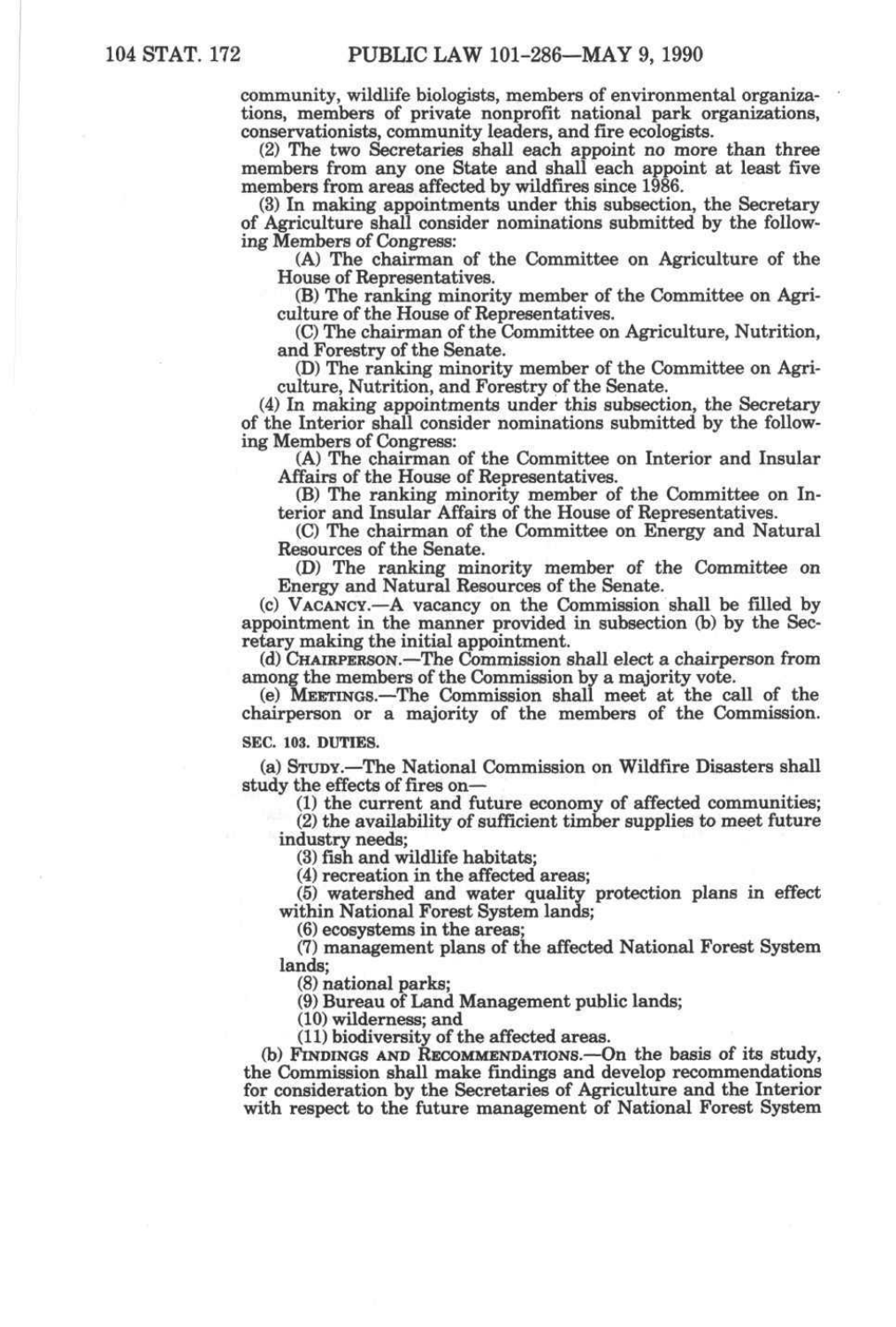lands, national parks, Bureau of Land Management public lands, and community redevelopment activities and programs.

(c) REPORT.—The Commission shall submit to the Secretaries of Agriculture and the Interior, not later than December 1, 1991, a report containing its findings and recommendations. The Secretaries of Agriculture and the Interior shall forthwith submit the report to the Committee on Agriculture of the House of Representatives, the Committee on Agriculture, Nutrition, and Forestry of the Senate, the Committee on Interior and Insular Affairs of the House of Representatives, and the Committee on Energy and Natural Resources of the Senate, and the report is authorized to be printed as a House Document.

#### **SEC. 104. OPERATION IN GENERAL.**

(a) AGENCY COOPERATION.—The heads of executive agencies, the General Accounting Office, the Office of Technology Assessment, and the Congressional Budget Office shall provide the Commission such information as may be required to carry out its duties and functions.

(b) COMPENSATION.—Members of the Commission shall serve without compensation for work on the Commission. While away from their homes or regular places of business in the performance of duties of the Commission, members of the Commission shall be allowed travel expenses, including per diem in lieu of subsistence, as authorized by law for persons serving intermittently in the Government service under section 5703 of title 5 of the United States Code.

(c) EMPLOYEES.—(1) To the extent there are sufficient funds available to the Commission and subject to such rules as may be adopted by the Commission, the Commission, without regard to the provisions of title 5 of the United States Code governing appointments in the competitive service and, except as provided in paragraph (2), without regard to the provisions of chapter 51 and subchapter III of chapter 53 of such title relating to the classification and General Schedule pay rates, may—

(A) appoint and fix the compensation of a director; and

(B) appoint and fix the compensation of such additional personnel as the Commission determines necessary to assist it to carry out its duties and functions.

(2) No employee of the Commission shall be compensated at a pay rate greater than the rate received by an employee at the grade of GS-16 as described in section 5104(16) of title 5 of the United States Code.

(d) STAFF AND SERVICES.—On the request of the Commission, the heads of executive agencies, the Comptroller General, and the Director of the Office of Technology Assessment may furnish the Commission with such office, personnel or support services as the head of the agency, or office, and the chairperson of the Commission agree are necessary to assist the Commission to carry out its duties and functions. The Commission shall not be required to pay, or reimburse, any agency for office, personnel or support services provided under this subsection.

(e) EXEMPTIONS.—(1) The Commission shall be exempt from sections 7(d), 10(f), and 14 of the Federal Advisory Committee Act (5 U.S.C. App.).

(2) The Commission shall be exempt from the requirements of sections 4301 through 4305 of title 5 of the United States Code.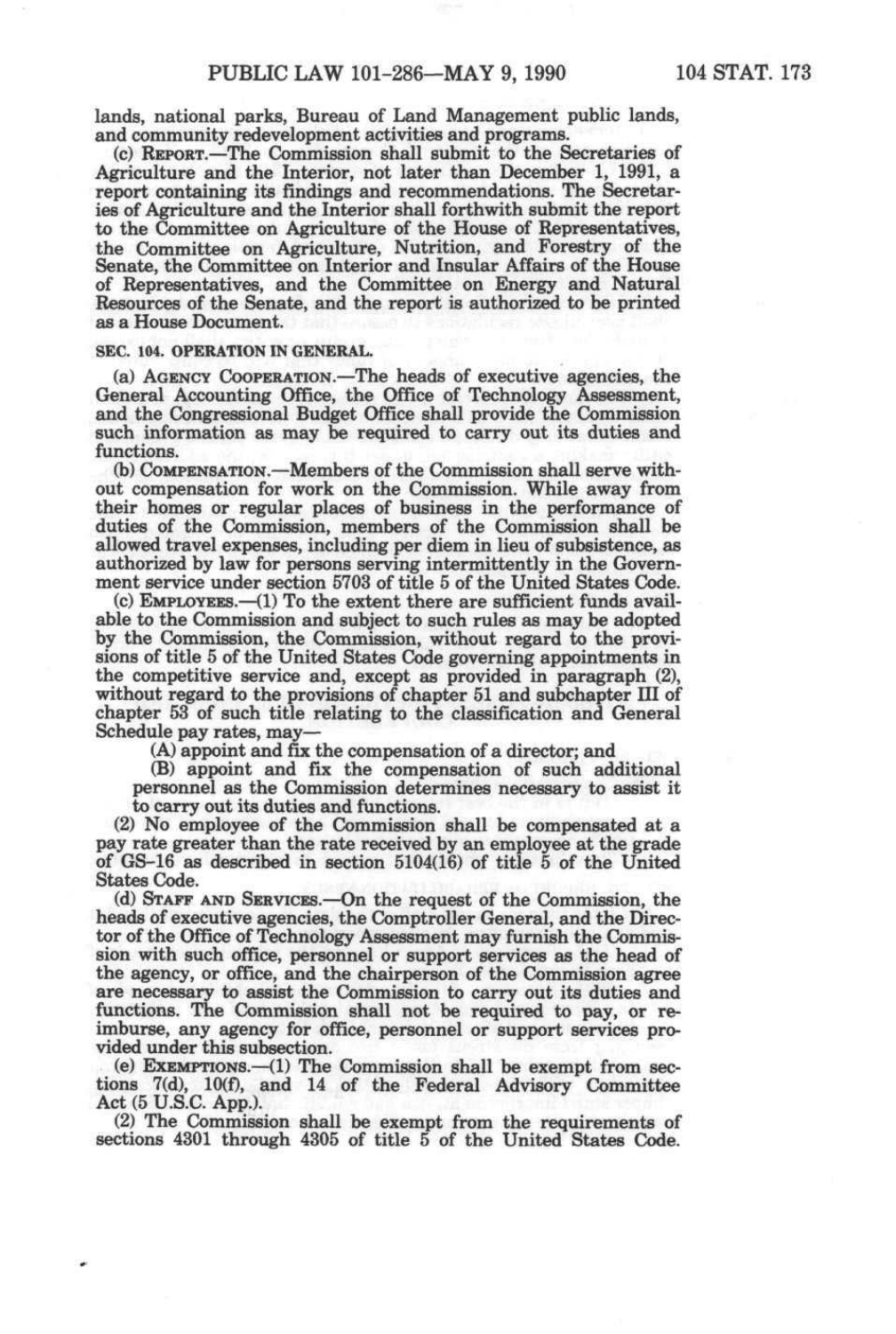# SEC. 105. FUNDING.

(a) ACCEPTANCE OF CONTRIBUTIONS.—Following the appointment of the members of the National Commission on Wildfire Disasters, notwithstanding the provisions of section 1342 of title 31 of the United States Code, the Secretary of Agriculture may receive on behalf of the Commission, from persons, groups, and entities within the United States, contributions of money and services to assist the Commission in carrying out its duties and functions. Any money contributed under this section shall be made available to the Commission to carry out this Act.

(b) LIMITATION ON CONTRIBUTION.—The Secretary of Agriculture shall promulgate regulations to assure that the aggregate amount of contributions from any one person, group, or entity shall not exceed 10 percent of the total amount of funds that will be contributed to the Commission.

(c) RECORDS.—The Secretary of Agriculture shall keep, and shall make available for public inspection during normal business hours, records that fully disclose a complete list of every person, group, and entity making a contribution under this section, the address of the contributor, the amount and type of each such contribution, and the date the contribution was made.

(d) EXCESS FUNDS.—Any amount of money available to the Commission under this section that remains unobligated upon termination of the Commission shall be deposited in the Treasury as miscellaneous receipts.

# **SEC. 106. TERMINATION.**

The National Commission on Wildfire Disasters shall cease to exist 90 days following the submission of its report to the Secretaries of Agriculture and the Interior.

# **TITLE II—FOREST FIREFIGHTING PLANNING AND COOPERATION**

SEC. **201. FINDINGS.** 

The Congress finds that—

(1) it is in the best interest of the Nation to take swift action to rehabilitate burned forests, and an assessment of the situation is necessary to accomplish this; and

(2) volunteers should be trained to assist where possible.

16 USC 551b.

16 USC 551b note.

# **SEC. 202. REPORT ON REHABILITATION NEEDS.**

Not later than six months after the date of enactment of this Act and annually thereafter, detailed reports by—

(1) the Secretary of Agriculture on the rehabilitation needs of each Forest Service Region, and

(2) the Secretary of the Interior on the rehabilitation needs of the Bureau of Land Management public lands on a State-by-State basis and of each National Park Region,

resulting from disastrous forest fire damage during the previous year shall be submitted to Congress. Each such report shall specify the needs with respect to reforestation, vegetation management, timber stand improvement, fish and wildlife habitat restoration, soil conservation, recreation, and wilderness resources.

Regulations.

Public information.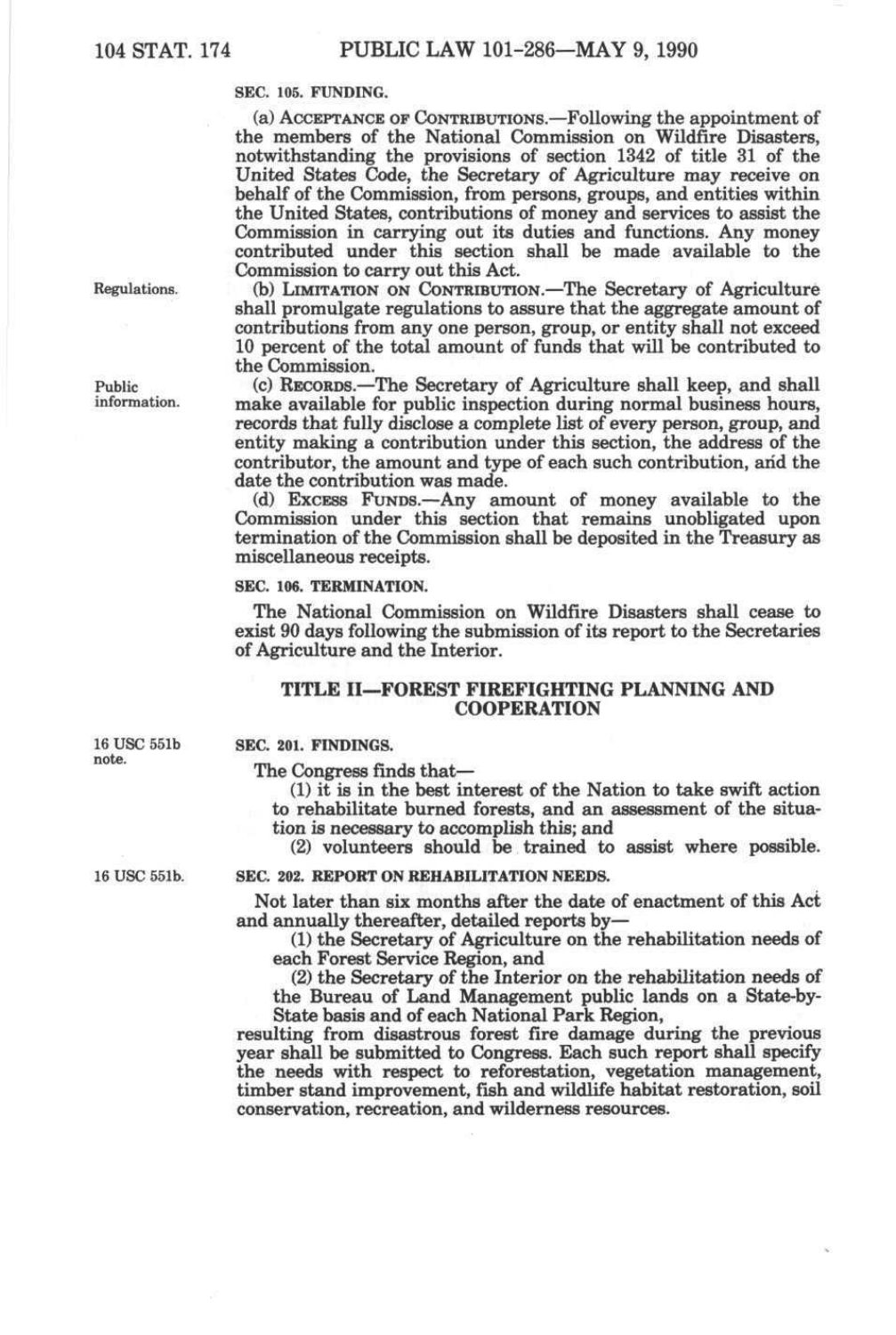**SEC. 203. PLANNING FOR FIRE PROTECTION. 16 USC 551c.** 

(a) VOLUNTEER FIREFIGHTERS.—The Secretaries of Agriculture and the Interior shall annually offer training programs to certify volunteers for suppressing forest fires on National Forest System lands, National Park System lands and Bureau of Land Management public lands in the event that the appropriate Secretary determines that such volunteers are needed. In carrying out this subsection, the Secretaries should utilize existing authorities to train volunteer firefighters for use in fire emergencies. The Secretaries should assess the capabilities of educational institutions and other public and private organizations to provide such training programs.

(b) DEFINITION.—For the purposes of this section, the term "educational institutions" shall include institutions established pursuant to the Act of July 2, 1862 (7 U.S.C. 301 et seq., commonly known as the "Morrill Act"), or the Act of August 30, 1890 (7 U.S.C. 321 et seq., commonly known as the "Second Morrill Act").

(c) MoBiuzATiON OF LocAL EQUIPMENT.—Not later than one year after the date of enactment of this Act—

(1) the Secretary of Agriculture shall submit to the Congress information with respect to regions of the National Forest System, and

(2) the Secretary of the Interior shall submit to the Congress information with respect to the Bureau of Land Management public lands on a State-by-State basis and each region of the National Park System

that documents mobilization plans that provide for the use of firefighting equipment in cases of fire emergencies that may occur in each such area that may be highly prone to disastrous forest fires.

(d) PRESUPPRESSION NEEDS.—Not later than one year after the date of enactment of this Act, information from the Secretary of Agriculture on presuppression needs for each region of the National Forest System and information from the Secretary of the Interior on the presuppression needs for each region of the National Park System and for each State unit of the Bureau of Land Management shall be submitted to Congress. These reports shall include needs, Reports. including an estimate of the funds required, for fire prevention, fuel reduction, training and seasonal fire crews.

#### **SEC. 204. VOLUNTEER COMPENSATION FOR LOSSES AND DAMAGES. Claims.**

(a) NATIONAL FORESTS.—Section 3 of the Volunteers in the National Forests Act of 1972 (16 U.S.C. 558c) is amended by adding the following new subsection:

"(d) For the purposes of claims relating to damage to, or loss of, personal property of a volunteer incident to volunteer service, a volunteer under this Act shall be considered a Federal employee, and the provisions of 31 U.S.C. 3721 shall apply.".

(b) NATIONAL PARKS.—Section 3 of the Volunteers in the Parks Act of 1969 (16 U.S.C. 18i) is amended by adding the following new subsection:

"(d) For the purpose of claims relating to damage to, or loss of, personal property of a volunteer incident to volunteer service, a volunteer under this Act shall be considered a Federal employee, and the provisions of 31 U.S.C. 3721 shall apply."

(c) BUREAU OF LAND MANAGEMENT.—Section 307(f) of the Federal Land Policy and Management Act of 1976 (43 U.S.C. 1737(f)) is amended to read as follows: